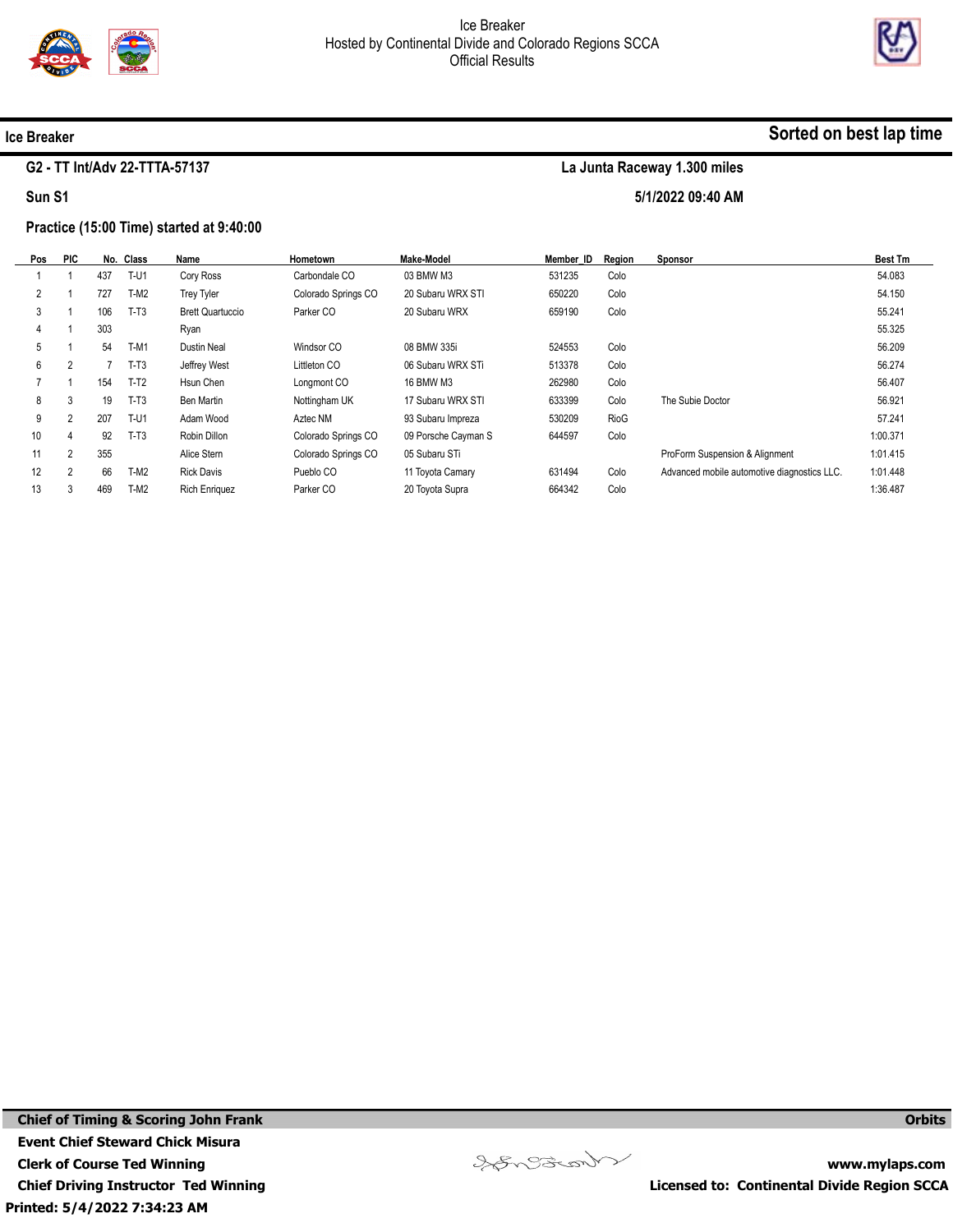

5/1/2022 11:20 AM



#### Ice Breaker

### G2 - TT Int/Adv 22-TTTA-57137

Sun S2

#### Practice (15:00 Time) started at 11:21:22

| Pos | <b>PIC</b> |     | No. Class   | Name                    | Hometown            | <b>Make-Model</b>   | Member ID | Reaion      | <b>Sponsor</b>                              | <b>Best Tm</b> |
|-----|------------|-----|-------------|-------------------------|---------------------|---------------------|-----------|-------------|---------------------------------------------|----------------|
|     |            | 106 | $T-T3$      | <b>Brett Quartuccio</b> | Parker CO           | 20 Subaru WRX       | 659190    | Colo        |                                             | 54.979         |
|     |            | 154 | $T-T2$      | Hsun Chen               | Longmont CO         | 16 BMW M3           | 262980    | Colo        |                                             | 55.726         |
|     |            | 54  | T-M1        | Dustin Neal             | Windsor CO          | 08 BMW 335i         | 524553    | Colo        |                                             | 55.832         |
|     |            | 207 | <b>T-U1</b> | Adam Wood               | Aztec NM            | 93 Subaru Impreza   | 530209    | <b>RioG</b> |                                             | 56.250         |
| 5   |            |     | T-T3        | Jeffrey West            | Littleton CO        | 06 Subaru WRX STi   | 513378    | Colo        |                                             | 56.413         |
| 6   | C.         | 19  | $T-T3$      | Ben Martin              | Nottingham UK       | 17 Subaru WRX STI   | 633399    | Colo        | The Subie Doctor                            | 57.444         |
|     |            | 355 | $T-T3$      | Alice Stern             | Colorado Springs CO | 05 Subaru STi       |           | <b>CDR</b>  | ProForm Suspension & Alignment              | 59.563         |
| 8   |            | 66  | T-M2        | <b>Rick Davis</b>       | Pueblo CO           | 11 Toyota Camary    | 631494    | Colo        | Advanced mobile automotive diagnostics LLC. | 59.666         |
| 9   |            | 92  | T-T3        | Robin Dillon            | Colorado Springs CO | 09 Porsche Cayman S | 644597    | Colo        |                                             | 1:01.208       |
|     |            |     |             |                         |                     |                     |           |             |                                             |                |



www.mylaps.com Licensed to: Continental Divide Region SCCA

**Orbits**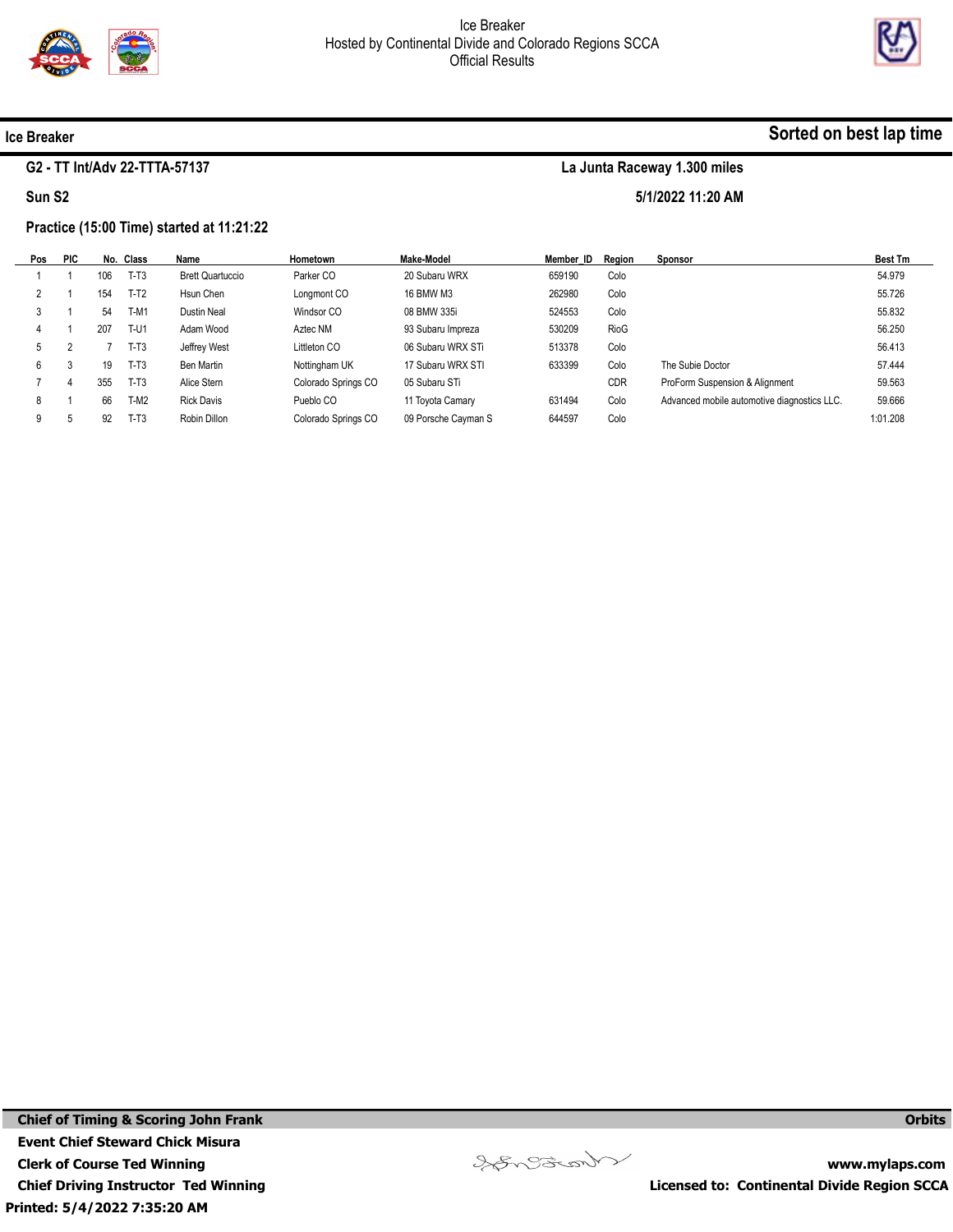

5/1/2022 01:55 PM



#### Ice Breaker

#### G2 - TT Int/Adv 22-TTTA-57137

Sun S3

#### Practice (15:00 Time) started at 13:57:11

| Pos | <b>PIC</b> |     | No. Class   | Name                    | Hometown            | Make-Model          | Member ID | Reaion      | Sponsor                                     | <b>Best Tm</b> |
|-----|------------|-----|-------------|-------------------------|---------------------|---------------------|-----------|-------------|---------------------------------------------|----------------|
|     |            | 54  | T-M1        | Dustin Neal             | Windsor CO          | 08 BMW 335i         | 524553    | Colo        |                                             | 56.068         |
|     |            |     | $T-T3$      | Jeffrey West            | Littleton CO        | 06 Subaru WRX STi   | 513378    | Colo        |                                             | 56.544         |
|     |            | 207 | <b>T-U1</b> | Adam Wood               | Aztec NM            | 93 Subaru Impreza   | 530209    | <b>RioG</b> |                                             | 57.605         |
|     |            | 92  | $T-T3$      | Robin Dillon            | Colorado Springs CO | 09 Porsche Cayman S | 644597    | Colo        |                                             | 1:00.864       |
| 5   |            | 154 | $T-T2$      | Hsun Chen               | Longmont CO         | 16 BMW M3           | 262980    | Colo        |                                             | 1:11.457       |
| 6   |            | 19  | $T-T3$      | Ben Martin              | Nottingham UK       | 17 Subaru WRX STI   | 633399    | Colo        | The Subie Doctor                            |                |
|     |            | 66  | $T-M2$      | <b>Rick Davis</b>       | Pueblo CO           | 11 Toyota Camary    | 631494    | Colo        | Advanced mobile automotive diagnostics LLC. |                |
| 8   |            | 106 | $T-T3$      | <b>Brett Quartuccio</b> | Parker CO           | 20 Subaru WRX       | 659190    | Colo        |                                             |                |
| 9   |            | 355 | $T-T3$      | Alice Stern             | Colorado Springs CO | 05 Subaru STi       |           | <b>CDR</b>  | ProForm Suspension & Alignment              |                |

Veneziant

**Orbits**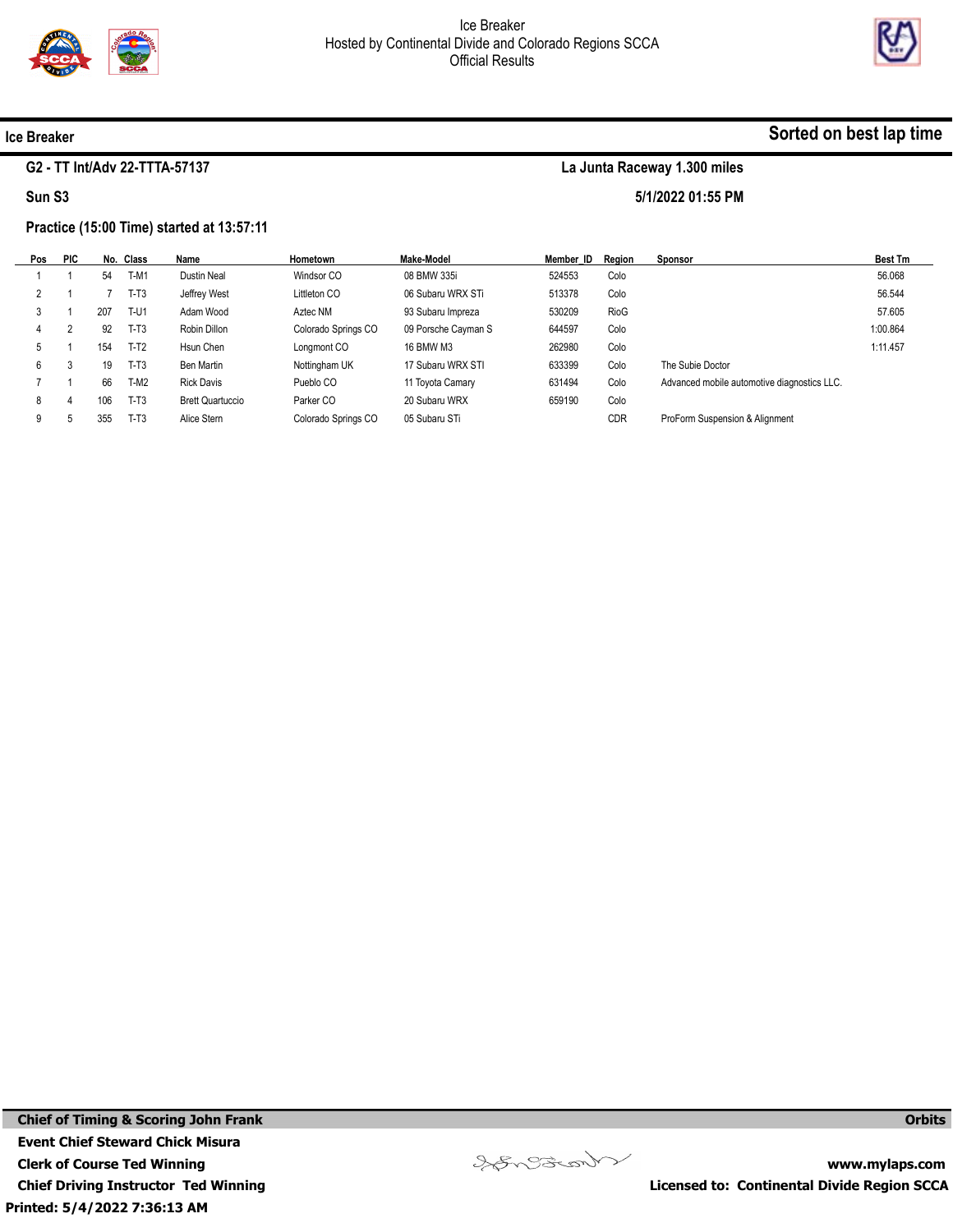

5/1/2022 08:55 AM



#### Ice Breaker

#### G1-TT Novice 22-TTTA-57137

Sun S1

#### Practice (15:00 Time) started at 8:59:11

| 56.427<br>58.069<br>58.221 |
|----------------------------|
|                            |
|                            |
|                            |
| 1:00.395                   |
| 1:00.572                   |
| 1:00.849                   |
| 1:00.887                   |
| 1:02.601                   |
| 1:09.137                   |
|                            |

Printed: 5/4/2022 7:33:46 AM Chief of Timing & Scoring John Frank Event Chief Steward Chick Misura Clerk of Course Ted Winning Chief Driving Instructor Ted Winning



www.mylaps.com Licensed to: Continental Divide Region SCCA

**Orbits**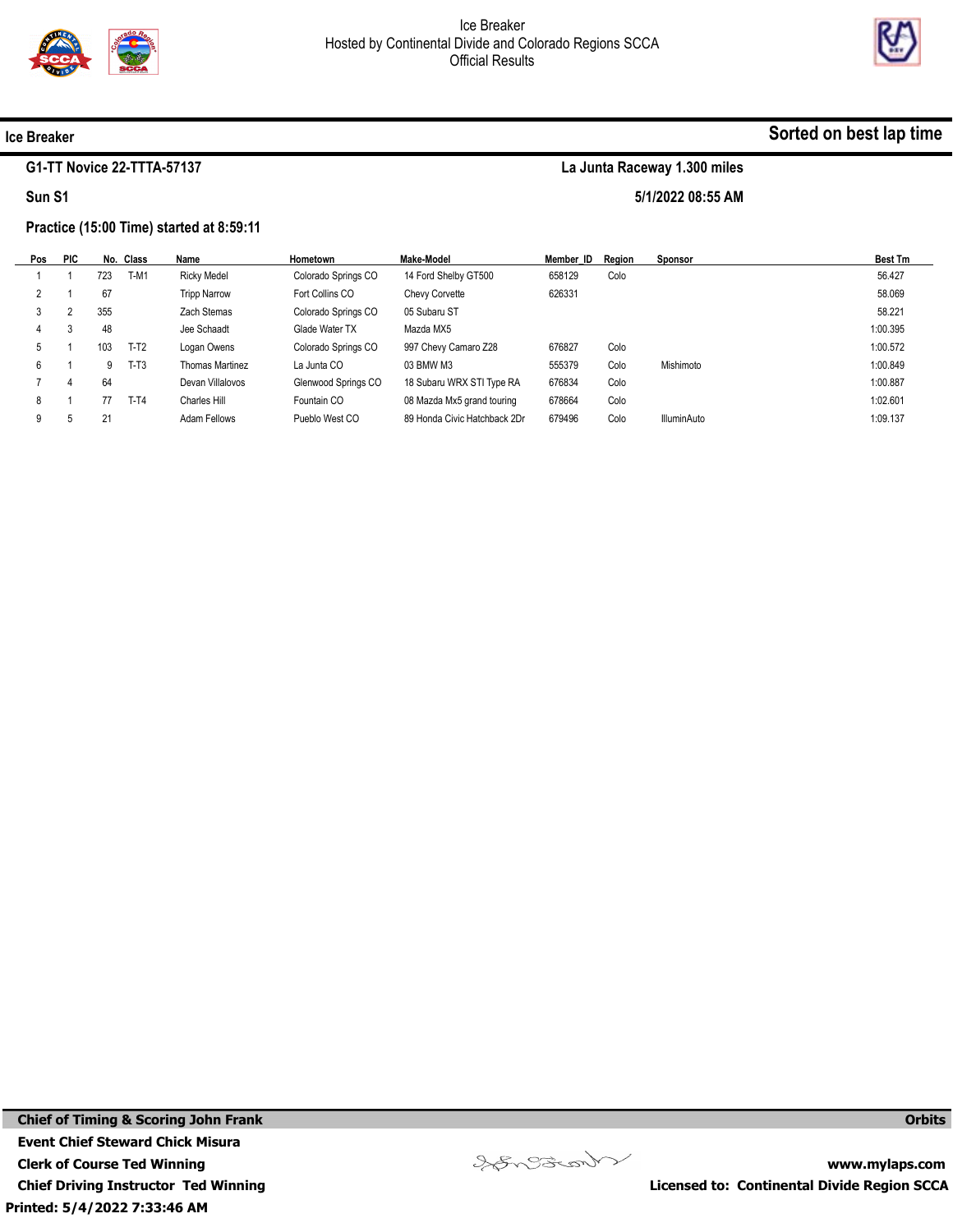



Sorted on best lap time

#### Ice Breaker

#### G1-TT Novice 22-TTTA-57137

Sun S2

# La Junta Raceway 1.300 miles

5/1/2022 10:30 AM

#### Practice (15:00 Time) started at 10:32:21

| Pos | <b>PIC</b> |     | No. Class | Name                | Hometown            | Make-Model                   | Member ID | Reaion | <b>Sponsor</b>     | <b>Best Tm</b> |
|-----|------------|-----|-----------|---------------------|---------------------|------------------------------|-----------|--------|--------------------|----------------|
|     |            | 723 | T-M1      | <b>Ricky Medel</b>  | Colorado Springs CO | 14 Ford Shelby GT500         | 658129    | Colo   |                    | 57.350         |
|     |            | 355 |           | Zach Stemas         | Colorado Springs CO | 05 Subaru ST                 |           |        |                    | 57.808         |
|     |            | 67  |           | <b>Tripp Narrow</b> | Fort Collins CO     | <b>Chevy Corvette</b>        | 626331    |        |                    | 59.224         |
| 4   |            | 48  |           | Jee Schaadt         | Glade Water TX      | Mazda MX5                    |           |        |                    | 59.283         |
| 5   |            | 64  |           | Devan Villalovos    | Glenwood Springs CO | 18 Subaru WRX STI Type RA    | 676834    | Colo   |                    | 1:00.725       |
| 6   |            | 103 | $T-T2$    | Logan Owens         | Colorado Springs CO | 997 Chevy Camaro Z28         | 676827    | Colo   |                    | 1:01.070       |
|     |            | 9   | $T-T3$    | Thomas Martinez     | La Junta CO         | 03 BMW M3                    | 555379    | Colo   | Mishimoto          | 1:01.459       |
| 8   |            | 77  | $T-T4$    | Charles Hill        | Fountain CO         | 08 Mazda Mx5 grand touring   | 678664    | Colo   |                    | 1:03.210       |
| 9   |            | 21  |           | Adam Fellows        | Pueblo West CO      | 89 Honda Civic Hatchback 2Dr | 679496    | Colo   | <b>IlluminAuto</b> | 1:10.630       |

Veneziant

www.mylaps.com Licensed to: Continental Divide Region SCCA

**Orbits**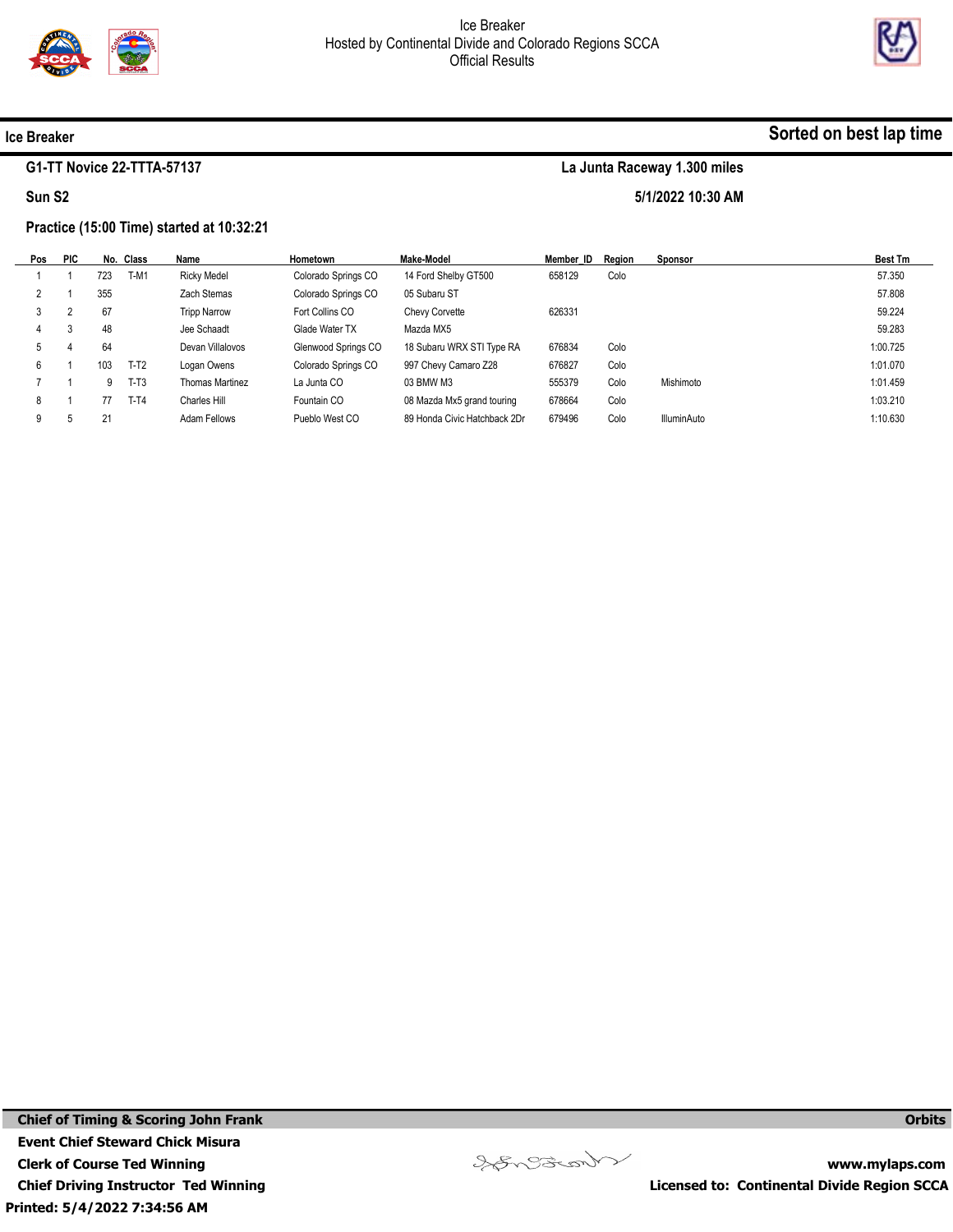

5/1/2022 01:05 PM



#### Ice Breaker

#### G1-TT Novice 22-TTTA-57137

Sun S3

## Practice (15:00 Time) started at 13:05:35

| Pos | <b>PIC</b> |     | No. Class | Name                | Hometown            | Make-Model                   | Member ID Region |      | Sponsor     | <b>Best Tm</b> |
|-----|------------|-----|-----------|---------------------|---------------------|------------------------------|------------------|------|-------------|----------------|
|     |            | 355 | $T-T3$    | Zach Stemas         | Colorado Springs CO | 05 Subaru ST                 |                  |      |             | 58.190         |
|     |            | 67  |           | <b>Tripp Narrow</b> | Fort Collins CO     | Chevy Corvette               | 626331           |      |             | 58.947         |
|     |            | 48  |           | Jee Schaadt         | Glade Water TX      | Mazda MX5                    |                  |      |             | 59.435         |
| 4   |            | 103 | $T-T2$    | Logan Owens         | Colorado Springs CO | 997 Chevy Camaro Z28         | 676827           | Colo |             | 59.695         |
| b.  |            | 723 | T-M1      | <b>Ricky Medel</b>  | Colorado Springs CO | 14 Ford Shelby GT500         | 658129           | Colo |             | 1:00.142       |
| 6   |            | 64  |           | Devan Villalovos    | Glenwood Springs CO | 18 Subaru WRX STI Type RA    | 676834           | Colo |             | 1:01.172       |
|     |            | 9   | $T-T3$    | Thomas Martinez     | La Junta CO         | 03 BMW M3                    | 555379           | Colo | Mishimoto   | 1:01.917       |
| 8   |            |     | $T-T4$    | Charles Hill        | Fountain CO         | 08 Mazda Mx5 grand touring   | 678664           | Colo |             | 1:03.634       |
| 9   |            | 21  |           | Adam Fellows        | Pueblo West CO      | 89 Honda Civic Hatchback 2Dr | 679496           | Colo | IlluminAuto | 1:09.568       |

Printed: 5/4/2022 7:35:46 AM Chief of Timing & Scoring John Frank Event Chief Steward Chick Misura Clerk of Course Ted Winning Chief Driving Instructor Ted Winning



www.mylaps.com Licensed to: Continental Divide Region SCCA

**Orbits**